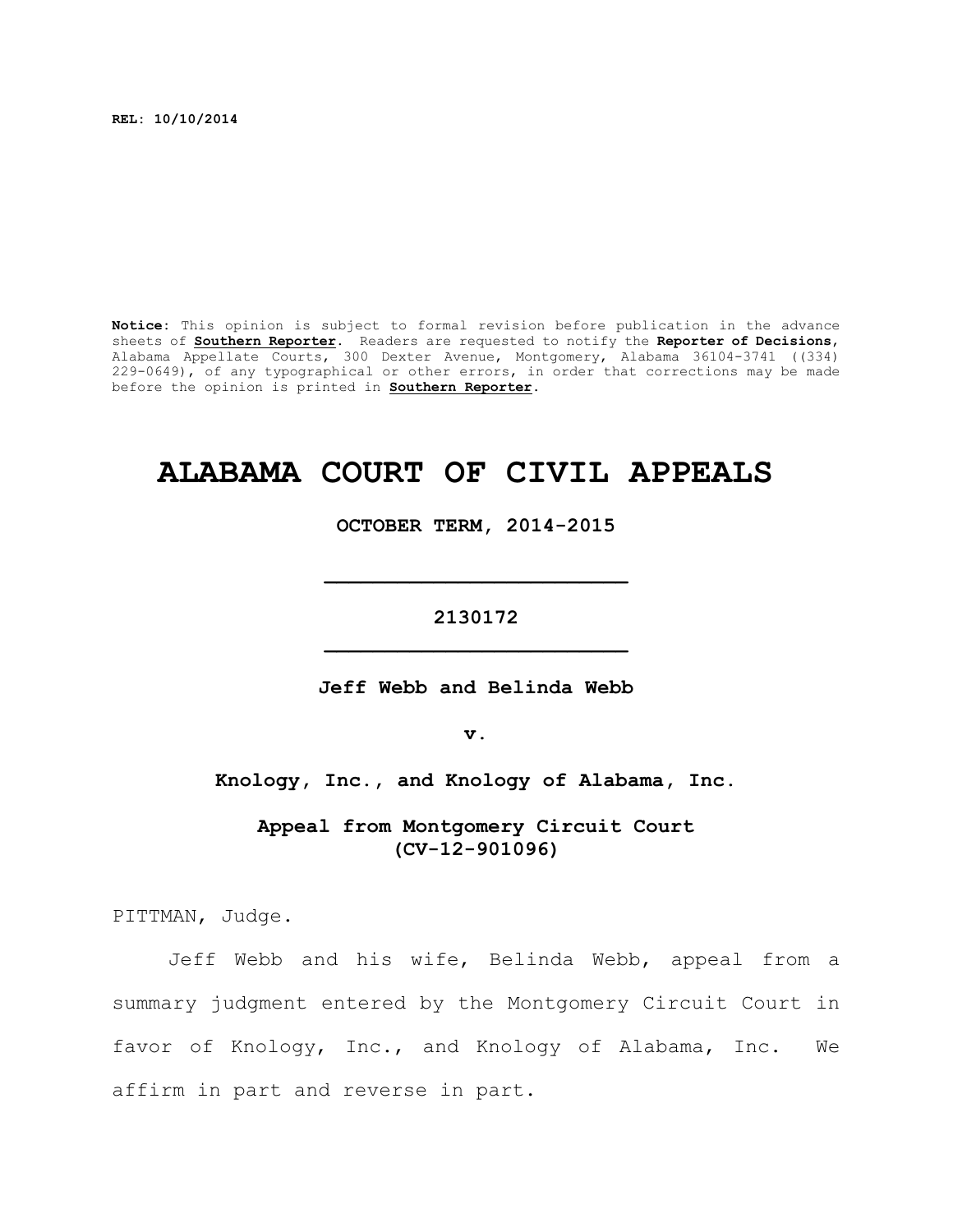#### Facts and Procedural History

On August 24, 2012, the Webbs filed a complaint against Knology, Inc.; Knology of Alabama, Inc.; and a number of fictitiously named defendants (Knology, Inc., and Knology of Alabama, Inc., are hereinafter referred to collectively as "Knology"). The Webbs alleged, among other things, that they had purchased a lot on Lakeridge Drive ("the property") in April 2002; that, at the time they purchased the property, no disclosures were made of any easements held by Knology down the west side of the property; that, later in 2002, Knology buried cables, or lines, down the west side of the property without the Webbs' knowledge or consent; that the Webbs began construction of a home on the property in July 2006; that the Webbs moved into their home in December 2007 and purchased Internet and cable-television services from a different company than Knology; that, in August 2010, several men, including Mike Wilkerson, Frank Nelson, and Mitch Parker, arrived in the front yard near the Webbs' driveway claiming to be from Knology and searching for a "break in their main line"; that the men used an electronic device that purportedly showed that the "break" was under the Webbs' driveway; that,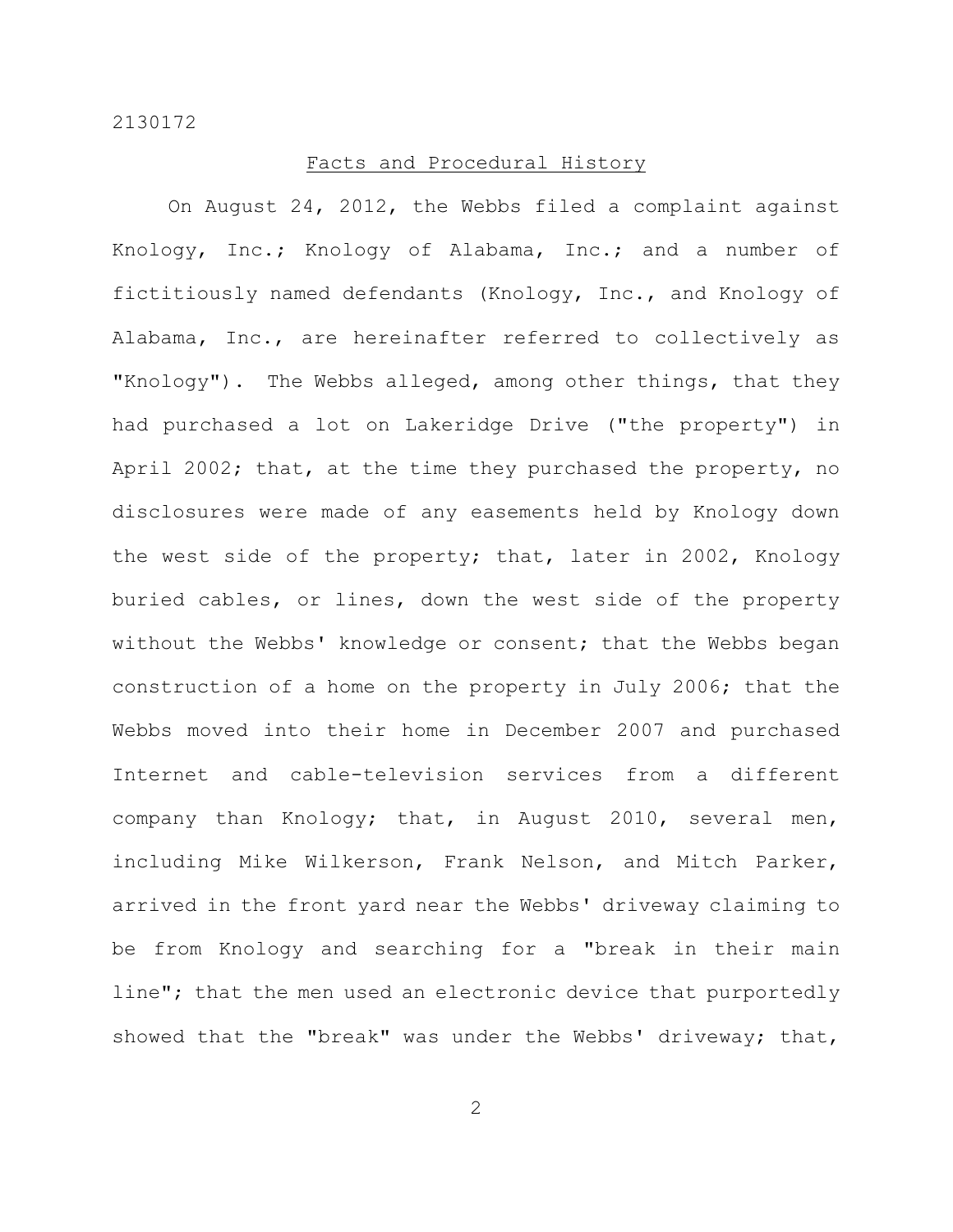on August 25, 2010, a Knology construction crew arrived at the property to replace the broken line; and that the Webbs had subsequently signed criminal warrants alleging trespass against some of the men who had been on their property. The Webbs asserted that Knology had wantonly installed the line so that it entered the Webbs' property and that, in so doing, Knology had breached a duty to the Webbs; that Knology had trespassed upon the Webbs' land willfully, wantonly, and negligently; and that Knology had unlawfully taken possession of a portion of the Webbs' property. The Webbs sought, among other things, damages, an injunction enjoining Knology from any further trespass on the Webbs' property and restoration of their property to its condition before the alleged trespass.

Knology filed an answer to the complaint. On June 27, 2013, Knology filed a motion for a partial summary judgment arguing, among other things, that the Webbs' wantonness-based claims were barred by the statute of limitations; that Knology was entitled to a summary judgment as to any request by the Webbs for punitive and compensatory damages; that Knology was entitled to a summary judgment as to any alleged trespass by Parker, Wilkerson, and Nelson; and that the Webbs' request for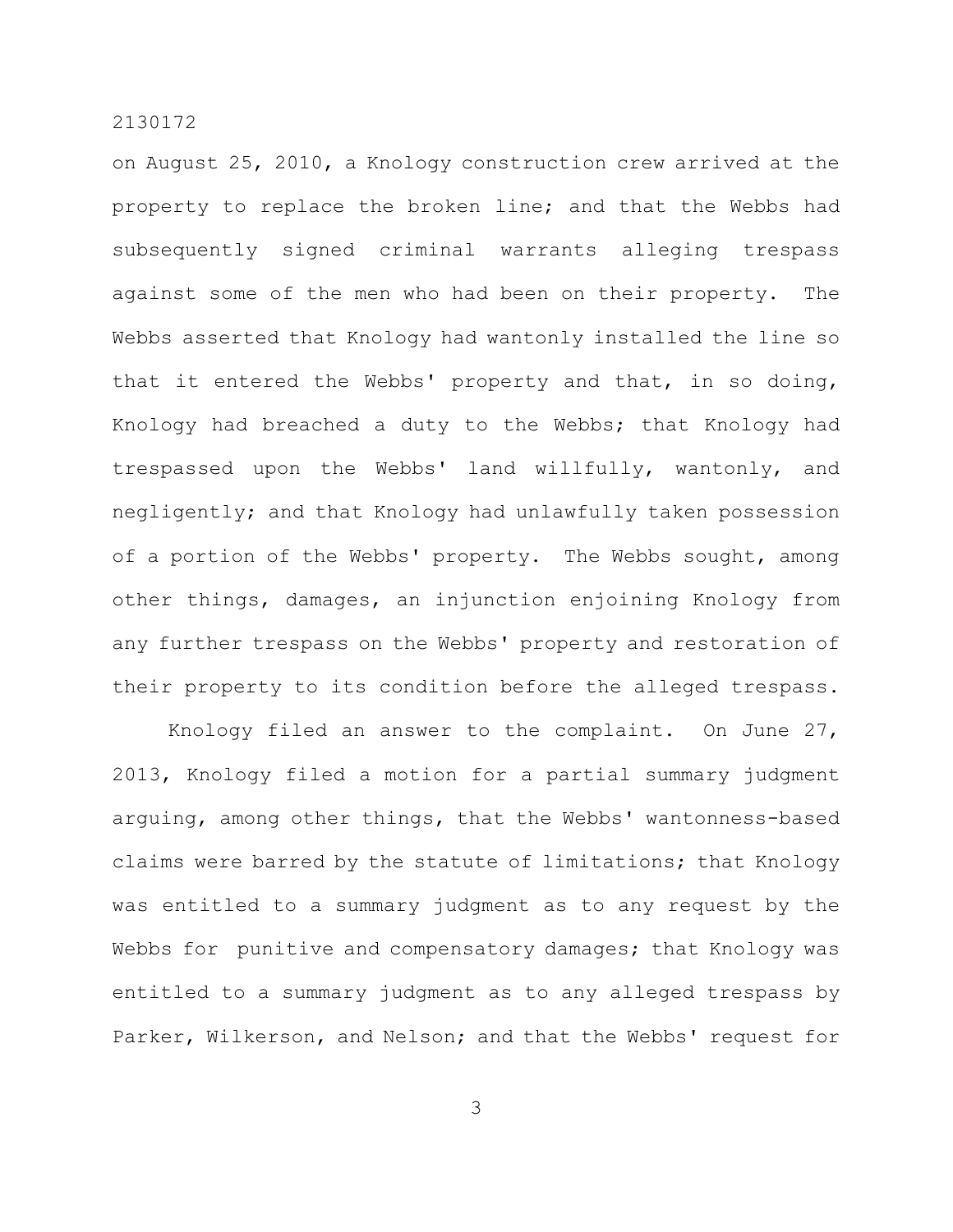an injunction should be dismissed. Knology acknowledged in its motion that whether the cable buried beneath the west side of the property was outside a utility easement was a fact "clearly in dispute." Knology attached a number of exhibits to its motion, including excerpts from deposition testimony and affidavits.

The Webbs filed a brief in opposition to Knology's motion for a partial summary judgment; they did not attach any exhibits to their brief. Knology filed a reply to the Webbs' brief in opposition and a motion to strike certain assertions made by the Webbs in their brief. A hearing on Knology's motion was held on August 22, 2013. On August 23, 2013, the trial court entered a "final order," which states:

"[Knology] moved for a summary judgment and a hearing was held. After considering the submissions and arguments of the parties, the Court finds that the motion is due to be granted and the case is dismissed."

The Webbs timely filed a postjudgment motion, which the trial court denied on October 3, 2013.<sup>1</sup> The Webbs timely filed a

 $1$ No defendants were ever substituted for the fictitiously named defendants; therefore, the existence of those unserved and unnamed defendants did not preclude the finality of the trial court's summary judgment. See Rule 4(f), Ala. R. Civ. P. ("When there are multiple defendants and the summons ...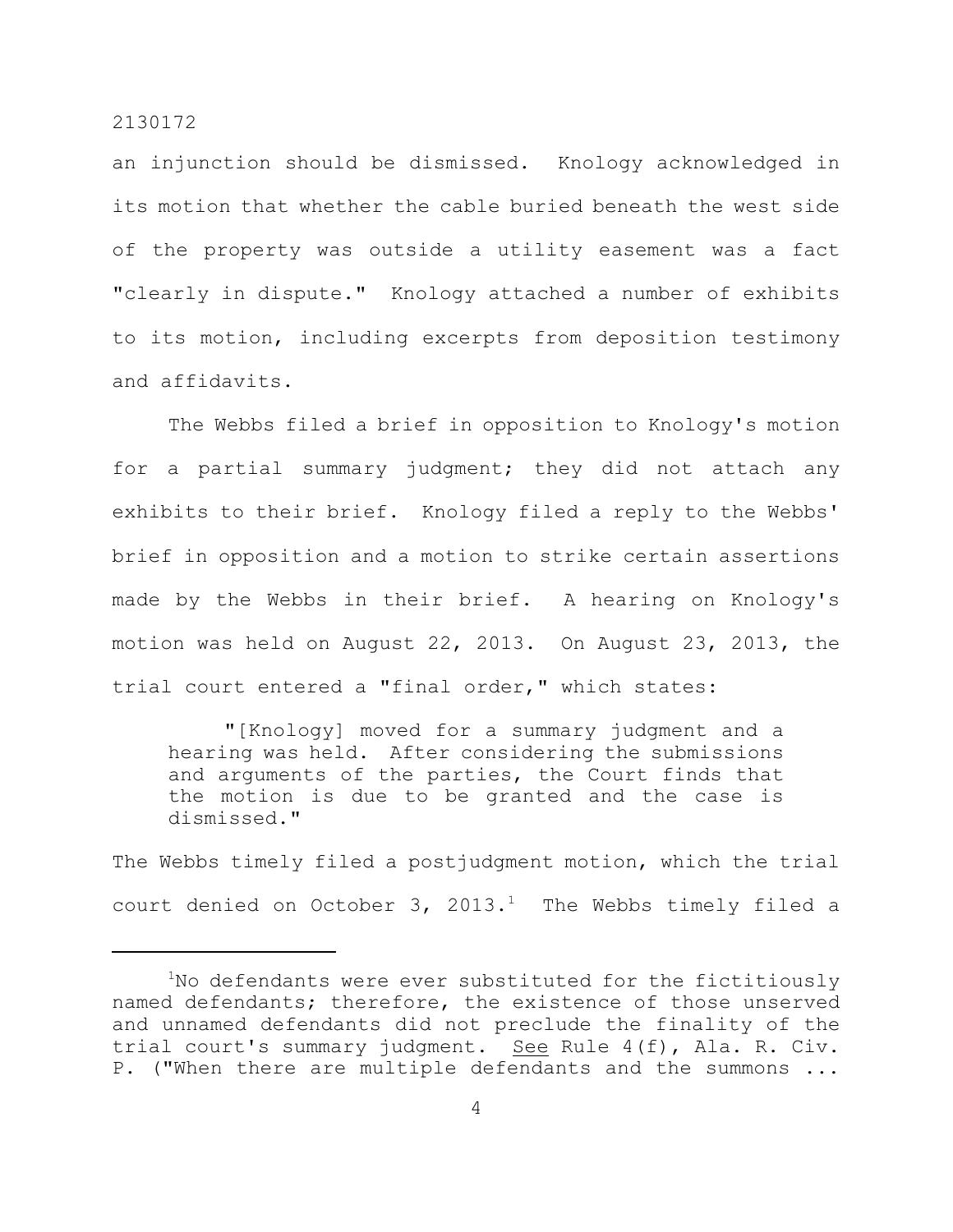notice of appeal to our supreme court; that court transferred the appeal to this court, pursuant to Ala. Code 1975, § 12-2- 7(6).

# Standard of Review

"This Court's review of a summary judgment is de novo. Williams v. State Farm Mut. Auto. Ins. Co., 886 So. 2d 72, 74 (Ala. 2003). We apply the same standard of review as the trial court applied. Specifically, we must determine whether the movant has made a prima facie showing that no genuine issue of material fact exists and that the movant is entitled to a judgment as a matter of law. Rule 56(c), Ala. R. Civ. P.; Blue Cross & Blue Shield of Alabama v. Hodurski, 899 So. 2d 949, 952-53 (Ala. 2004). In making such a determination, we must review the evidence in the light most favorable to the nonmovant. Wilson v. Brown, 496 So. 2d 756, 758 (Ala. 1986). Once the movant makes a prima facie showing that there is no genuine issue of material fact, the burden then shifts to the nonmovant to produce 'substantial evidence' as to the existence of a genuine issue of material fact. Bass v. SouthTrust Bank of Baldwin County, 538 So. 2d 794, 797-98 (Ala. 1989); Ala. Code 1975, § 12-21-12. '[S]ubstantial evidence is evidence of such weight and quality that fair-minded persons in the exercise of impartial judgment can reasonably infer the existence of the fact sought to be proved.' West v. Founders Life Assur. Co. of Fla., 547 So. 2d 870, 871 (Ala. 1989)."

and the complaint have been served on one or more, but not all, of the defendants, the plaintiff may proceed to judgment as to the defendant or defendants on whom process has been served and, if the judgment as to the defendant or defendants who have been served is final in all other respects, it shall be a final judgment.").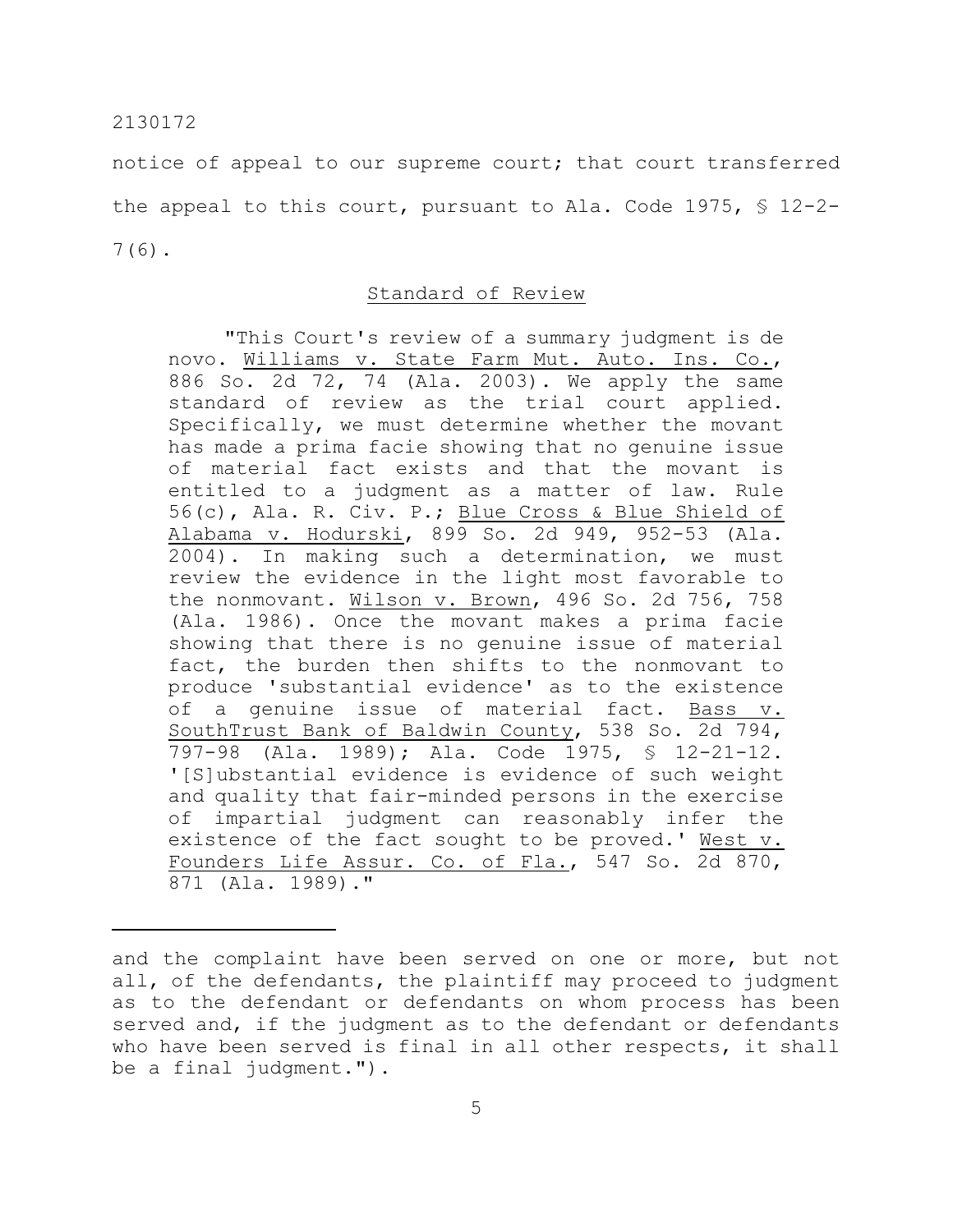Dow v. Alabama Democratic Party, 897 So. 2d 1035, 1038-39 (Ala. 2004).

# Analysis

The Webbs first argue on appeal that the trial court "abused its judicial discretion in granting [a] summary judgment to [Knology] and dismissing the case." In support of that assertion, the Webbs quote several statements made by the trial judge at the hearing on Knology's partial-summaryjudgment motion and argue, among other things, that the trial judge had "prejudged the case based on his experience with another case." The Webbs have failed to provide any citations to authority in support of this issue, however; thus, they have failed to comply with Rule 28(a)(10), Ala. R. App. P. As a result, we decline to further address this issue on appeal.

The Webbs next argue on appeal that the trial court erred in entering a summary judgment in favor of Knology on each of their claims. First, the Webbs assert that their wantonnessbased claims are not barred by a two-year statute of limitations. In its motion for a partial summary judgment, Knology asserted that the Webbs' wantonness-based claims were barred by the two-year statute of limitations expressed in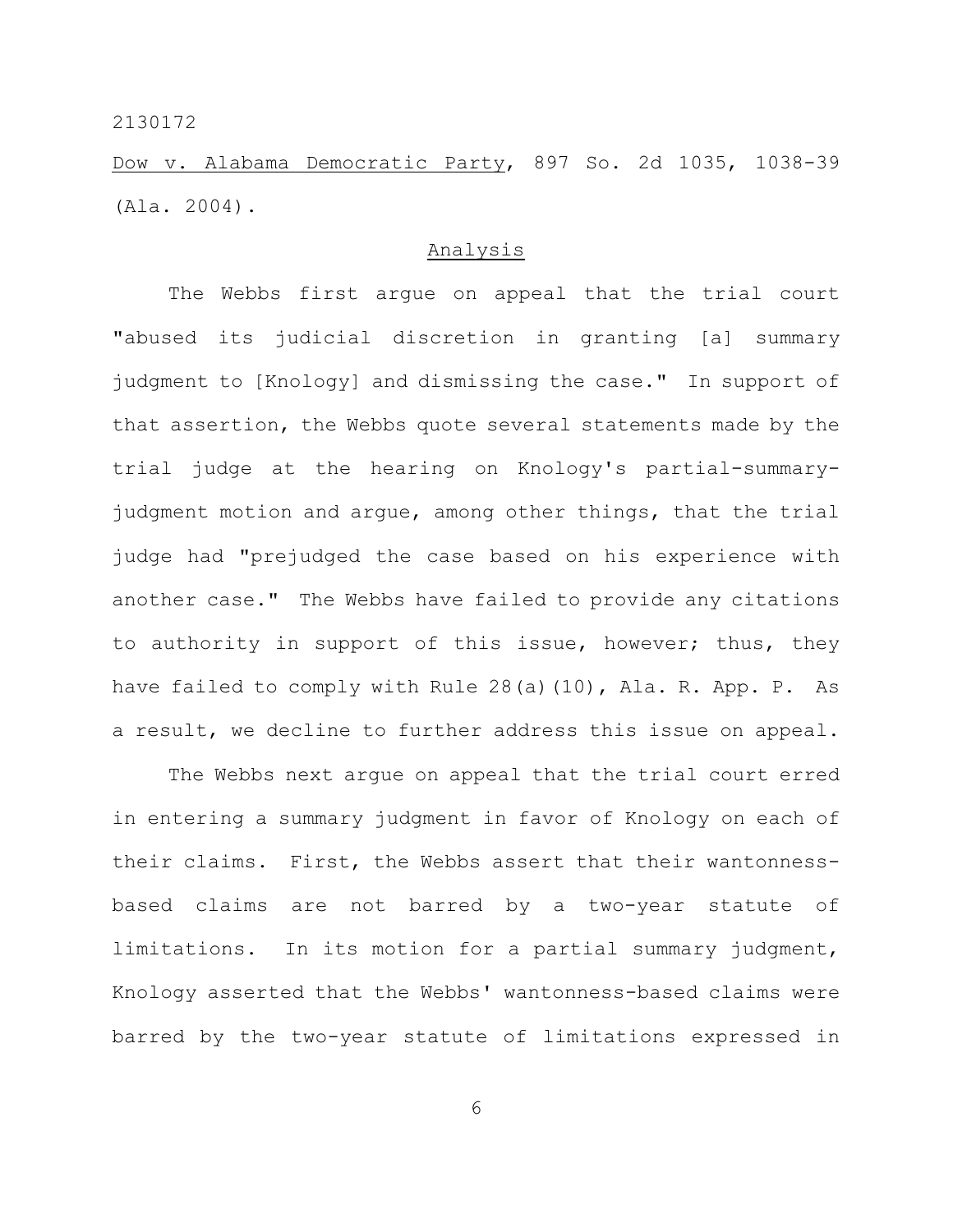Ala. Code 1975, § 6-2-38, based on excerpts of the deposition testimony and affidavit of Arthur Loescher, the general manager of Knology in Montgomery and Prattville in August 2010, indicating that the cable line had first been installed in 2002. The Webbs argue on appeal that the six-year statute of limitations for trespass actions stated in Ala. Code 1975, § 6-2-34(2), applies to their claim of wanton trespass. Because our analysis of the remaining issues raised on appeal obviates the necessity to determine which statute of limitations applies, however, we decline to further address this issue.

The Webbs argue that the cables existing on their property constitute a continuing trespass. The only citation made by the Webbs in support of their assertion that the cables constitute a continuing trespass is to In re Worldcom, Inc., 546 F.3d 211 (2d Cir. 2008), which they failed to properly cite and the holding of which does not bind this court. See Ex parte Hale, 6 So. 3d 452, 458 n.5 (Ala. 2008). Although the Webbs fail to cite to any binding authority in support of their assertion, they have adequately stated their argument on appeal; thus, we proceed to consider whether a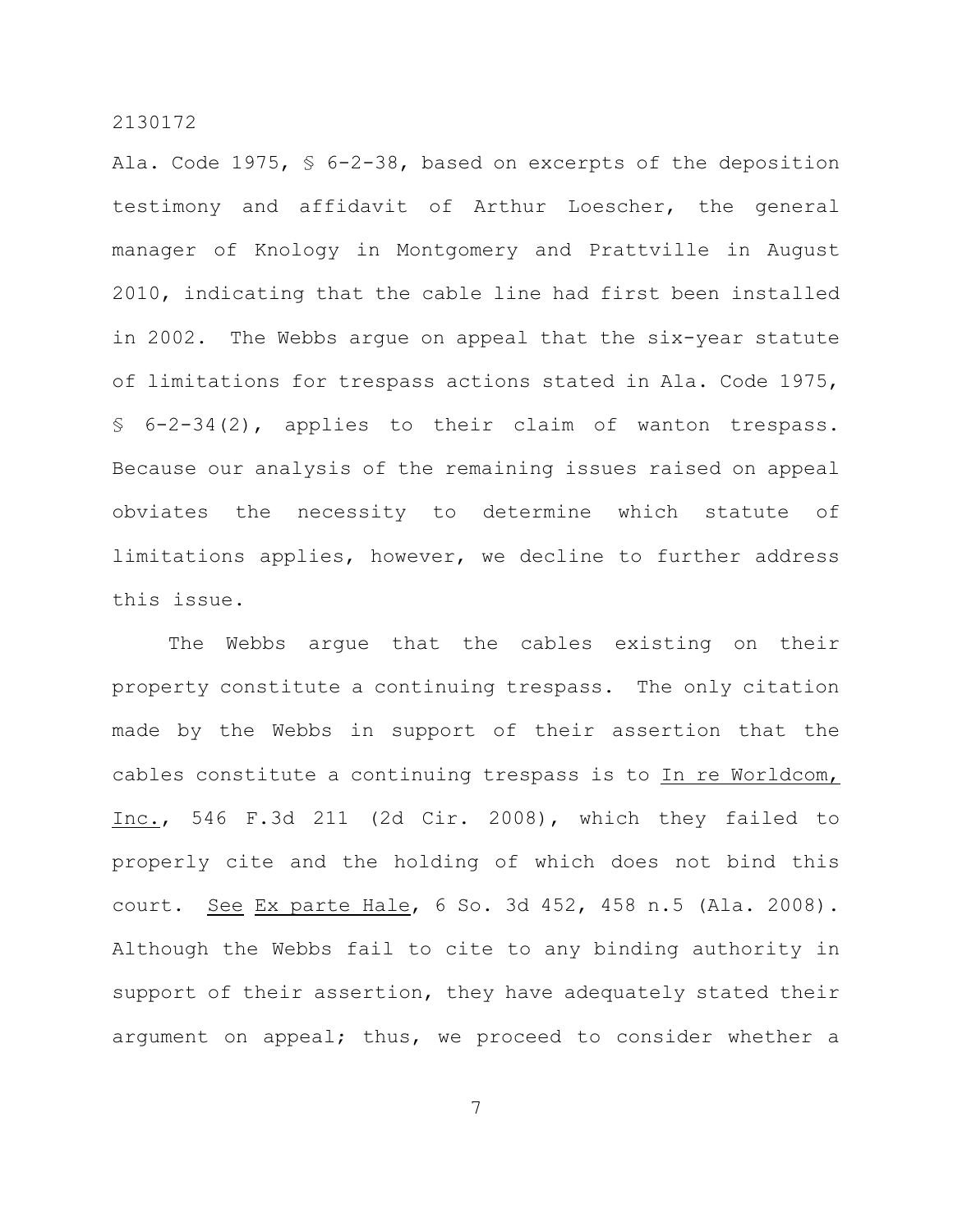continuing trespass occurred such that the statute of limitations does not bar their claims.

In Alabama Power Co. v. Gielle, 373 So. 2d 851, 854 (Ala. Civ. App. 1979), this court stated:

"A structure maintained on another's property is a continuing trespass. 87 C.J.S. Trespass § 13 (1954). A continuing trespass creates successive causes of action, and damages may be recovered for the trespass occurring within the statutory period. 13 Ala. Digest Limitation of Actions § 55(6); 54 C.J.S. Limitations of Actions § 169 (1948)."

In that case, a power pole maintained on the plaintiff's lot was considered a continuing trespass. Id. This court also considered structures maintained on property of another to be a continuing trespass in Gatlin v. Joiner, 31 So. 3d 126, 134 (Ala. Civ. App. 2009) (concluding that a boat dock and a boat ramp that had been built on the plaintiff's land constituted a continuing trespass); in Hankins v. Crane, 979 So. 2d 801 (Ala. Civ. App. 2007); and in Garrison v. Alabama Power Co., 807 So. 2d 567 (Ala. Civ. App. 2001). In Water Works and Sewer Board of the City of Birmingham v. Inland Lake Investments, LLC, 31 So. 3d 686, 693 (Ala. 2009), our supreme court conceded that allowing sediment from a construction site into a lake constituted a continuing trespass. That court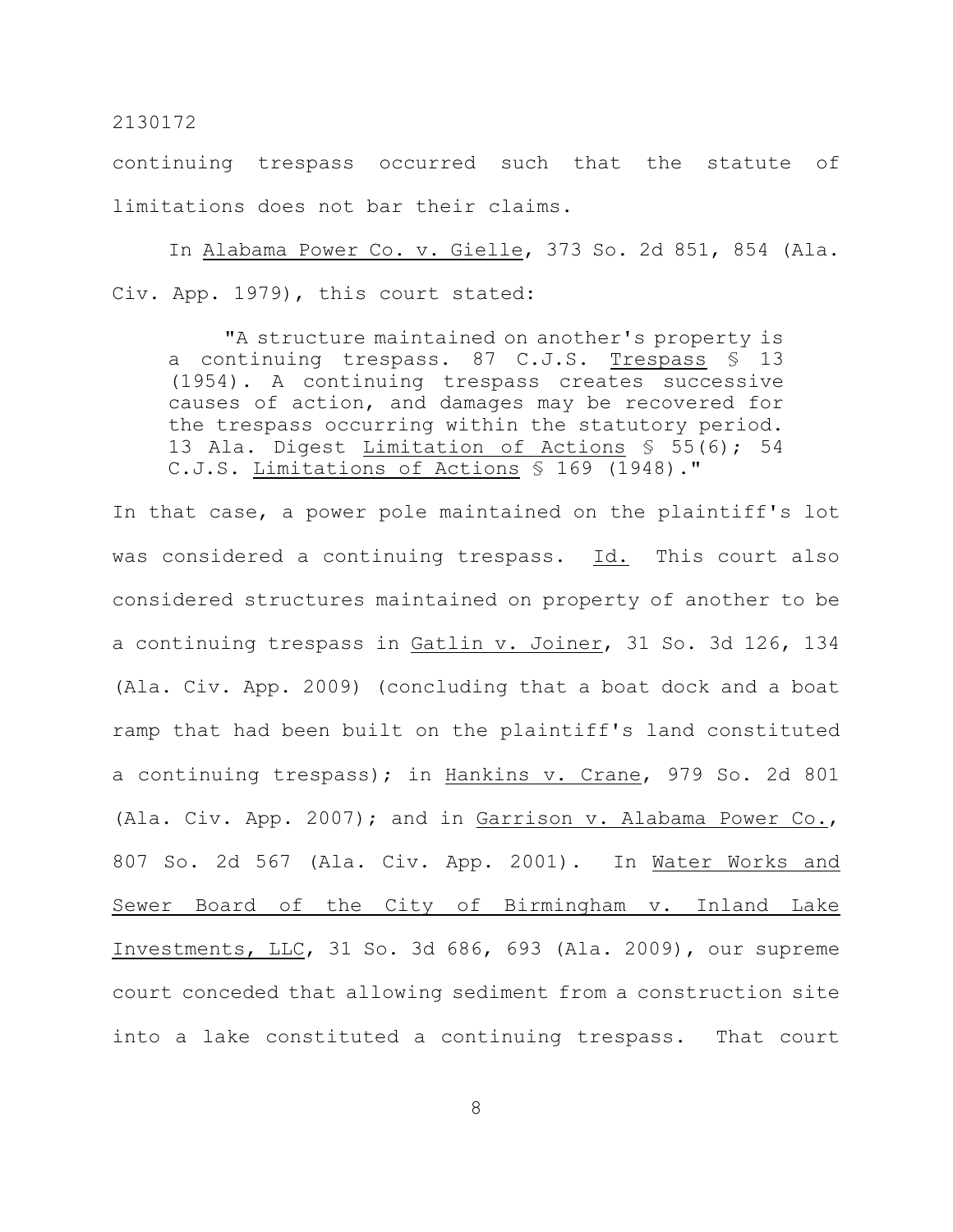further noted in Baugus v. City of Florence, 985 So. 2d 413, 421 (Ala. 2007), that the trespass claims in that case were continuing when the continuous migration of methane onto neighboring properties resulted from the ongoing operation of a landfill. See also Peak v. Parks, 886 So. 2d 97 (Ala. Civ. App. 2003) (surface-water runoff considered a continuing trespass).

In Devenish v. Phillips, 743 So. 2d 492 (Ala. Civ. App. 1999), this court discussed the distinctions between a continuous and a permanent trespass. In Devenish, a retaining wall built partially on the plaintiff's property by an adjoining landowner channeled water onto the plaintiff's property; the plaintiff filed a complaint against the builder of the retaining wall, who had since sold his adjoining property. Id. at 493. This court distinguished between the injury caused by the retaining wall, which produced a permanent injury to the land and allowed for recovery in a single action for trespass, and the continuous trespass of the water runoff. Id. at 494-95. In Motisi v. Alabama Gas Corp., 485 So. 2d 1157, 1158 (Ala. 1986), the Alabama Supreme Court concluded that, when gas lines had been installed on the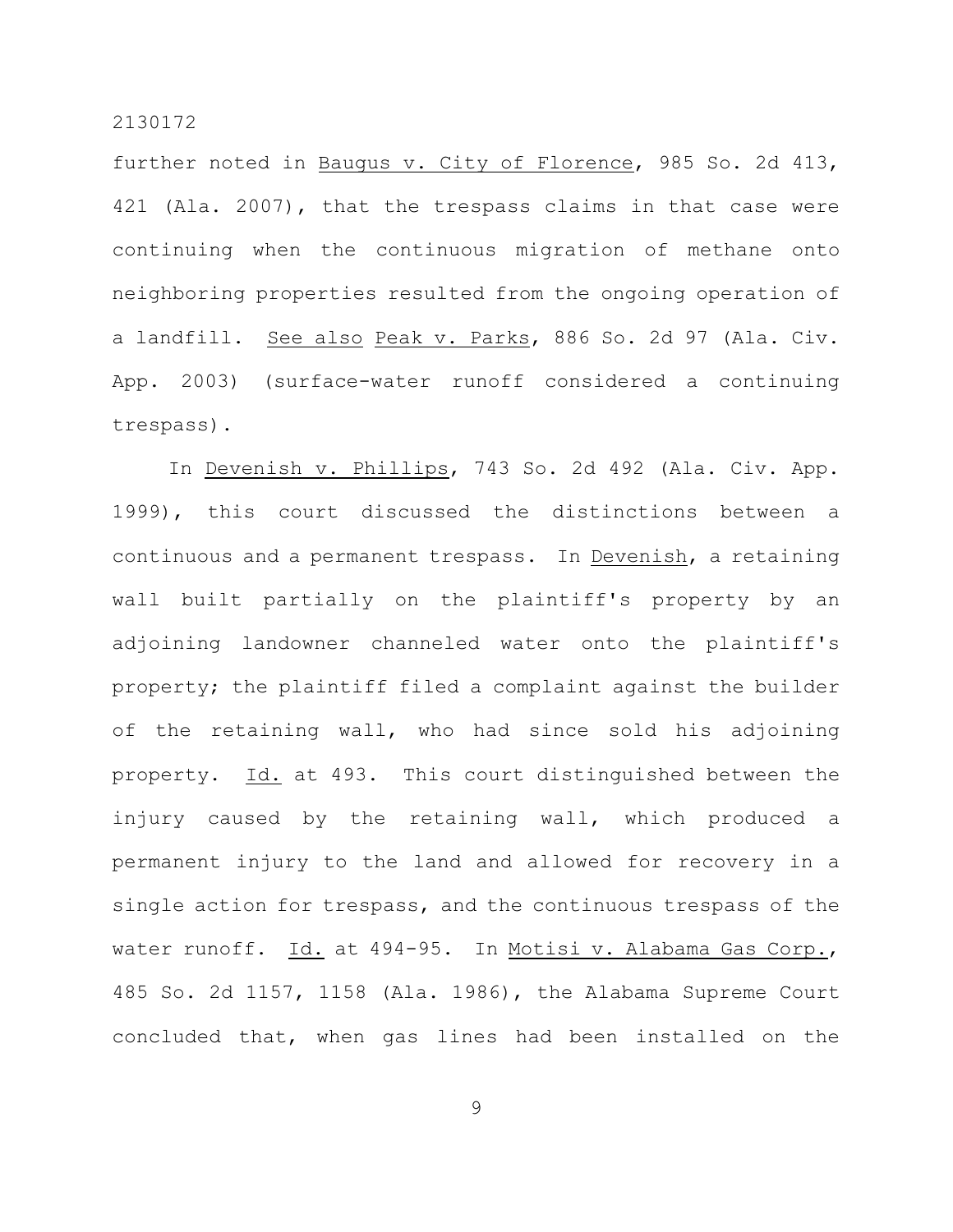plaintiff's property, the trespass was permanent once the lines were installed and the landowner was required to bring his action within six years of the installation.

In the present case, Loescher stated that the line at issue had been installed in 2002. The Webbs have failed to make any arguments that a continuous trespass, such as the water runoff in Devenish or the sediment or other materials such as those at issue in Inland Lake Investments, LLC, and City of Florence, had occurred or that a structure had been maintained on the property, such as in Gielle. We conclude that the circumstances in this case are most analogous to those in Motisi. In that case, gas lines had been installed across a right-of-way more than six years before the complaint was filed. 485 So. 2d at 1157-58. The supreme court determined that the installation of the gas lines was a permanent trespass. 485 So. 2d at 1158. Like in Motisi, the present case involves the placement of cables beneath property owned by the Webbs. We are bound by the decisions of the Alabama Supreme Court. See State Farm Mut. Auto. Ins. Co. v. Carlton, 867 So. 2d 320, 325 (Ala. Civ. App. 2001) ("This court is bound by the decisions of the Alabama Supreme Court,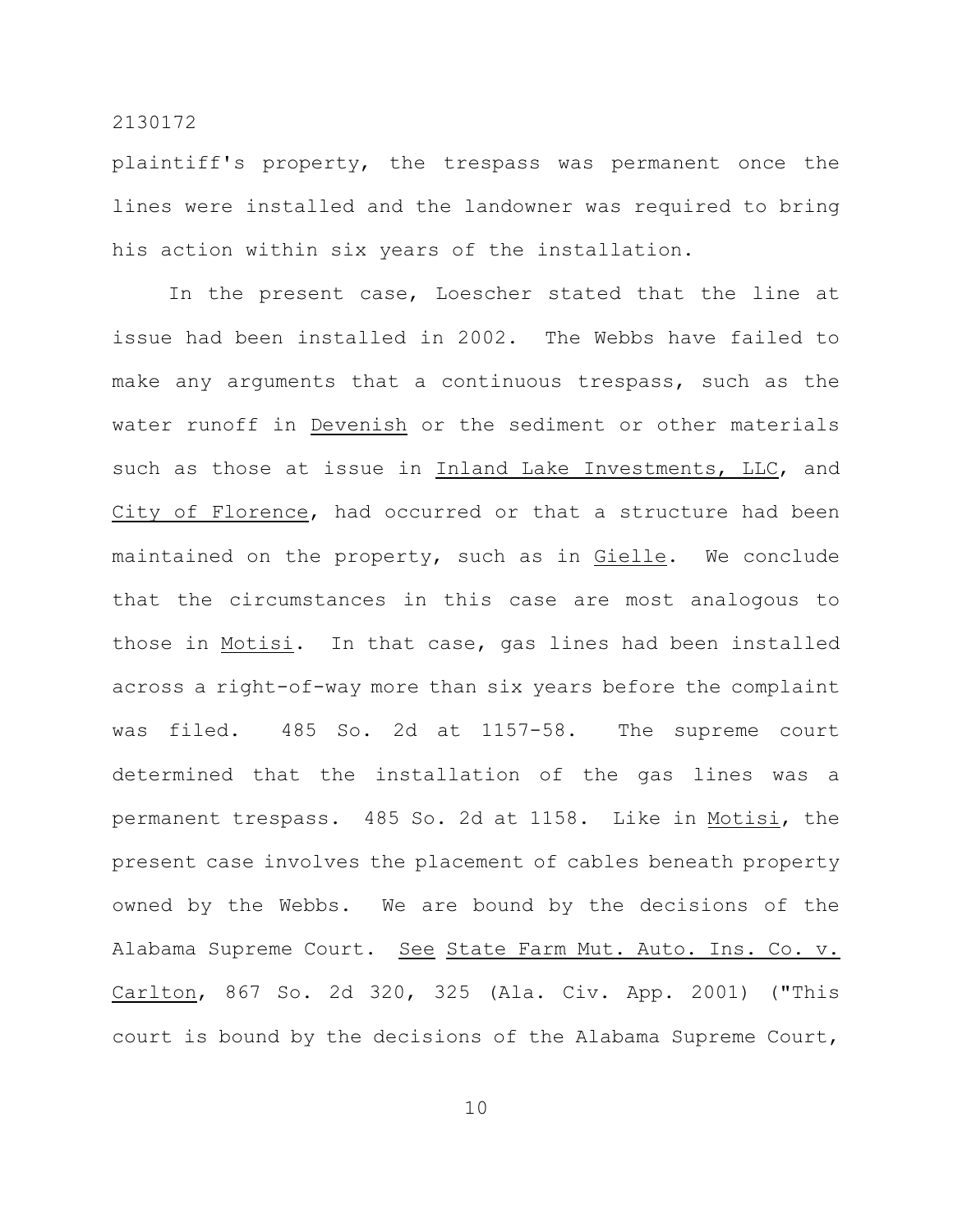see § 12-3-16, Ala. Code 1975, and we have no authority to overrule that court's decisions."). Because the uncontroverted evidence indicates that the cable was installed in 2002 and that the Webbs filed their complaint in 2012, in accordance with the supreme court's ruling in Motisi, the Webbs' trespass claim as to that installation is time-barred.

The Webbs also assert on appeal, however, that "there is evidence in the record of willful and wanton trespass by Knology on August 25, 2010." The Webbs assert in their statement of the facts on appeal that Knology representatives arrived on their property on August 25, 2010; that those representatives were rude and insulting to the Webbs; and that they trespassed on the Webbs' property, "with one Knology representative sitting on the Webbs' back porch, several men walking up and down the Webbs' property outside an easement, and laying ... cable throughout the Webbs' back yard, clearly outside every utility easement." Knology has filed a motion to strike portions of the Webbs' brief on appeal, asserting that the Webbs failed to provide appropriate references to the record for their alleged facts and failed to state facts accurately as required by Rules 28(a)(9) and 28(g), Ala. R.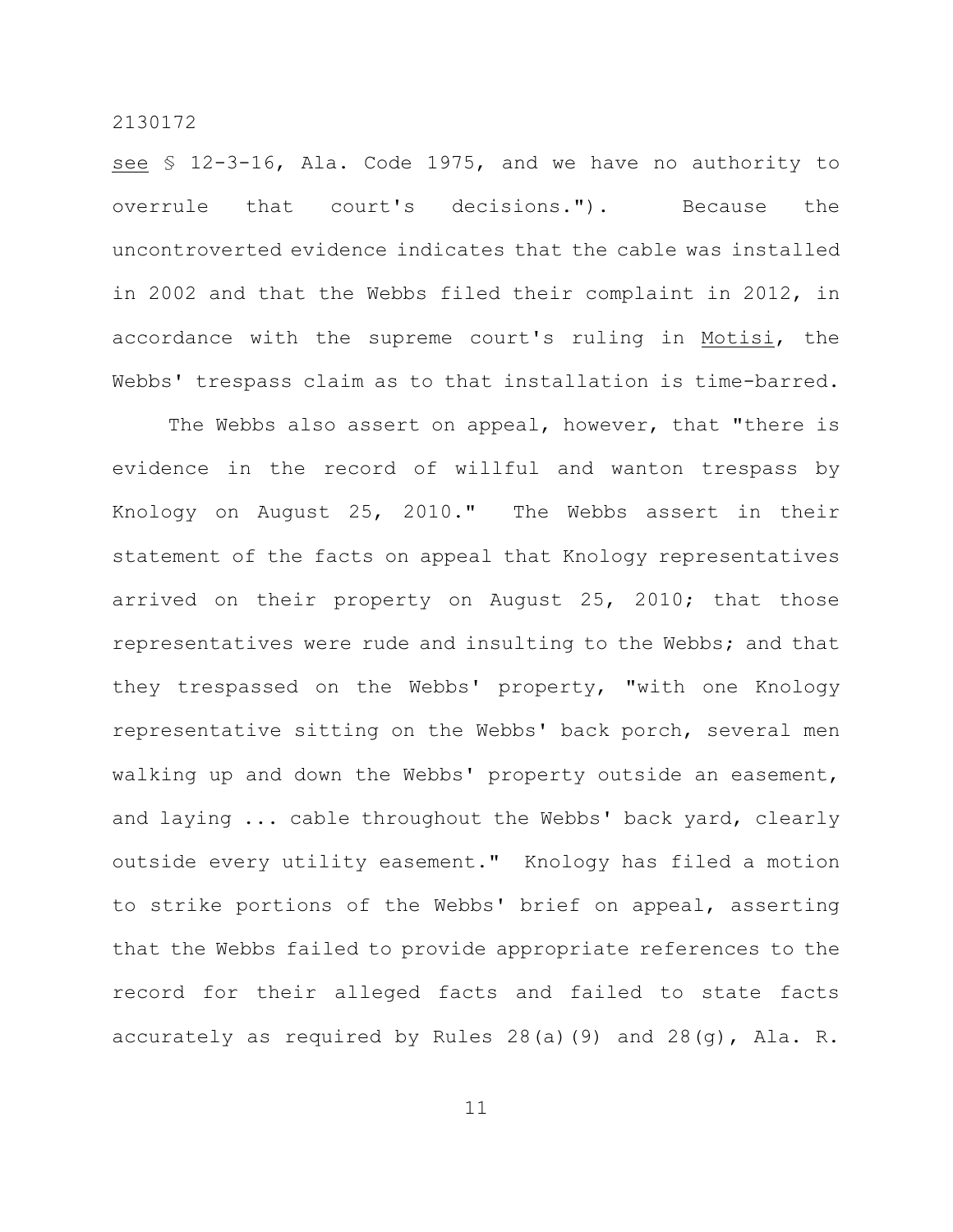App. P. Specifically, Knology requests that each of the aforementioned assertions made by the Webbs in their brief on appeal be stricken because, it asserts, there is no evidentiary basis for those statements in the record on appeal. With regard to the Webbs' assertion that Knology representatives were "laying ... cable throughout the Webbs' back yard, clearly outside every utility easement," we note that that statement is supported by the record, as discussed further below. As argued by Knology, however, none of the remaining assertions made by the Webbs on appeal find any support in the record and do not reference the record as required by Rules 28(a)(9) and 28(g). Therefore, we grant Knology's motion to strike those assertions from the Webbs' brief; additionally, those assertions will not be considered in addressing the arguments on appeal.

In contrast, we decline to strike the Webbs' assertion that Knology representatives were "laying ... cable throughout the Webbs' back yard, clearly outside every utility easement," although it does not reference the record, because it is congruent with the Webbs' assertion on appeal, which is stated more specifically and without objection from Knology, that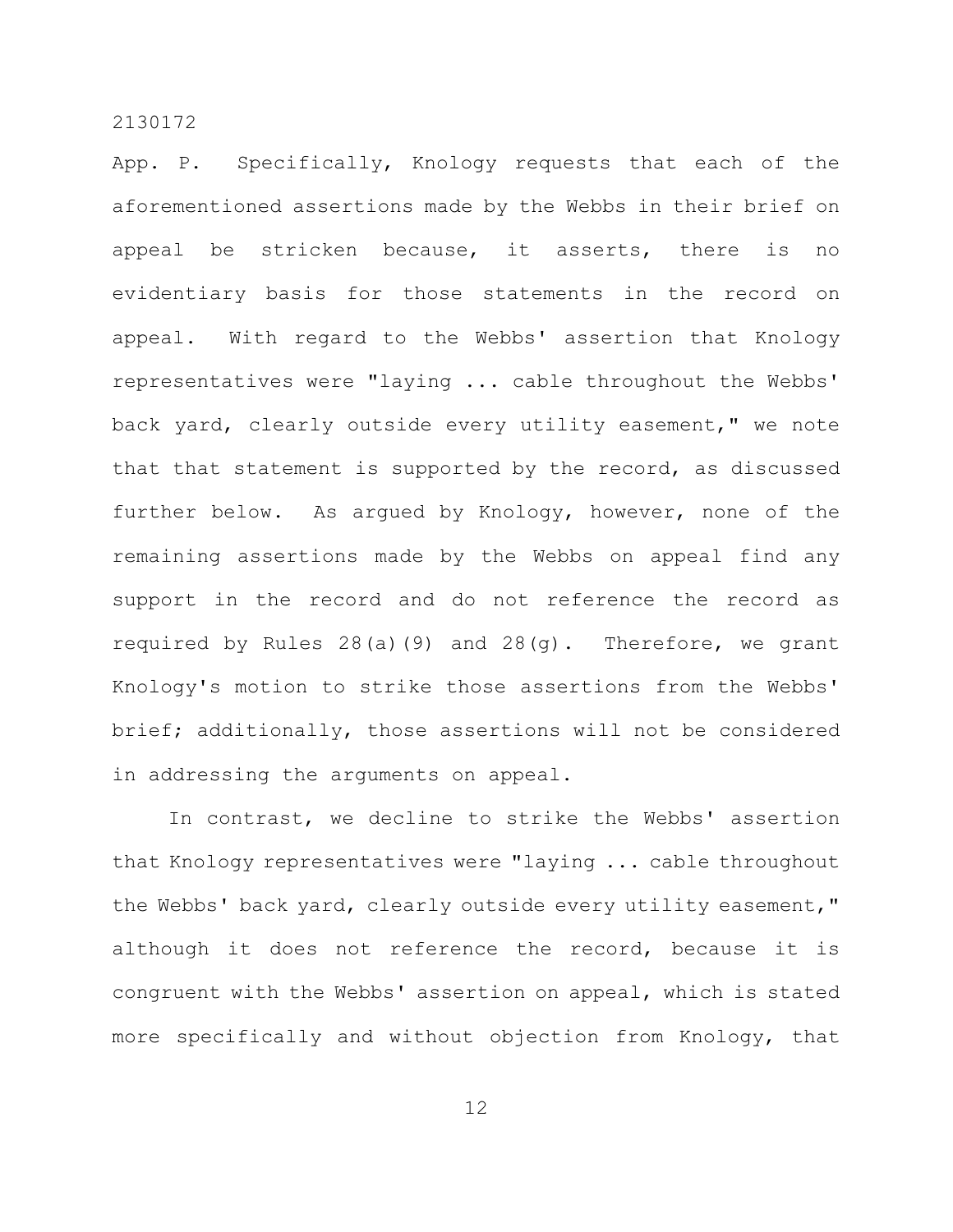Knology had installed cable beneath the Webbs' driveway in an area not subject to an easement. Knology admits on appeal that it failed to file a summary-judgment motion, or any exhibits in support thereof, directed to the issue whether a valid easement existed on the west side of the Webbs' property. Indeed, Knology stated in its motion for a partial summary judgment that whether its cable buried beneath the west side of the property was outside a utility easement was a fact "clearly in dispute." Although Knology asserts that the failure of the Webbs to make a showing that the cable was buried outside an easement should result in a summary judgment being entered against the Webbs, the standard of review requires the summary-judgment movant –- in this case, Knology –- to first make a prima facie showing that no issue of material fact exists. See Dow, supra. Because Knology failed to make a showing on that issue, the Webbs were not required to rebut it. Id. To the extent that the Webbs asserted before the trial court, and now assert on appeal, that Knology replaced the cable along the side of their property in an area not subject to an easement on August 25, 2010, we conclude that there exists a genuine issue of material fact as to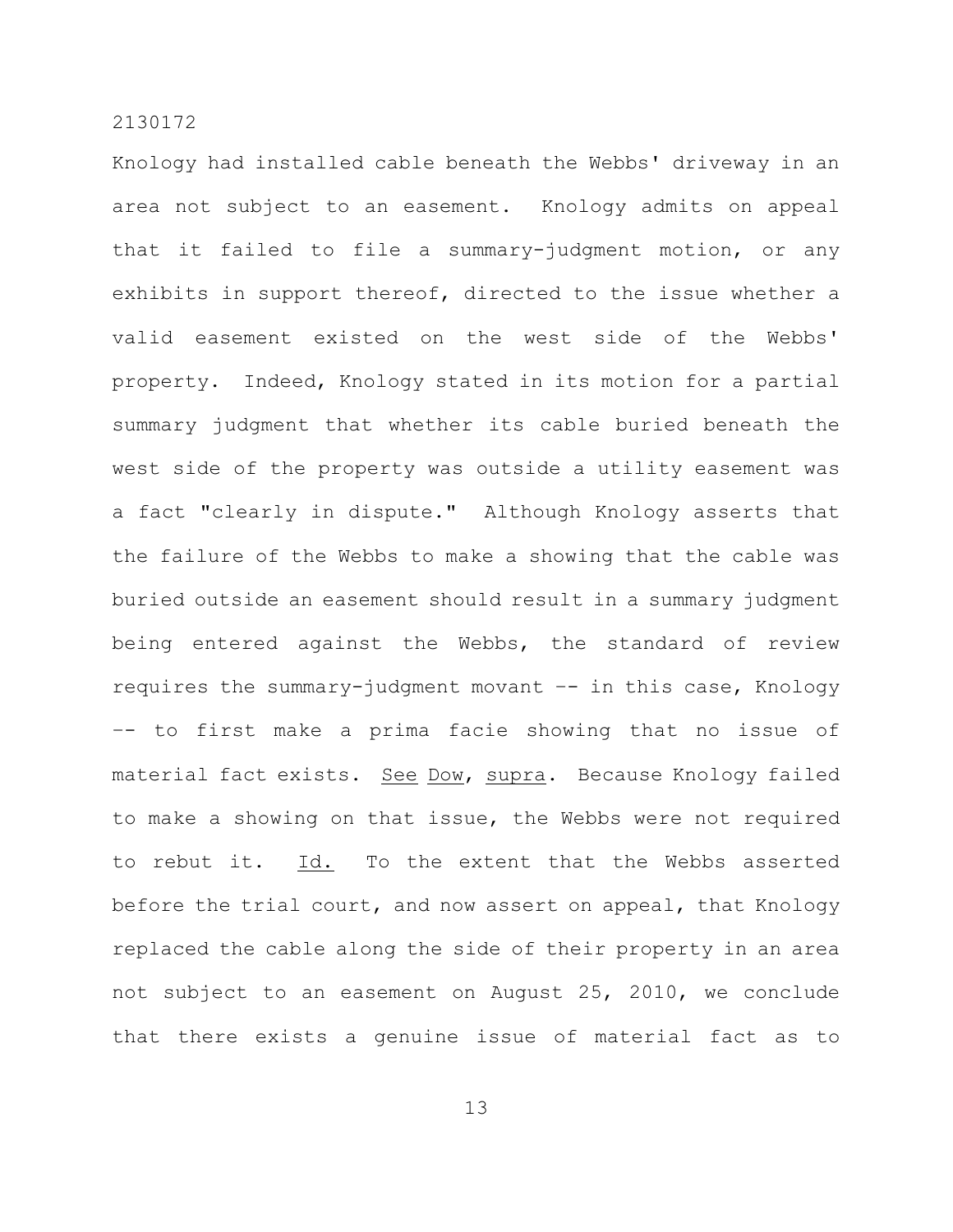whether that action constituted a trespass. Thus, we reverse the trial court's summary judgment as to that part of the Webbs' trespass claim, which was filed within two years of August 25, 2010, only with respect to the Webbs' assertion that Knology had replaced the cable on a portion of the Webbs' property that was not subject to a utility easement on August 25, 2010. This is not the end of our inquiry, however.

In its motion for a partial summary judgment, Knology asserted that the Webbs had failed to establish a basis for an award of compensatory or punitive damages for trespass.

"Typically, damages for trespass are based on 'the difference in the reasonable market value of the property' before and after the injury caused by the trespass. Johnson v. Martin, 423 So. 2d 868, 870 (Ala. Civ. App. 1982). When there is no actual damage to the real property resulting from the trespass, the owner of the property is entitled to nominal damages for the trespass. Johnson, 423 So. 2d at 870. Compensation for damage to personal property occurring during a trespass is recoverable in a trespass action. Id. In addition, 'a plaintiff can recover for mental suffering which was the proximate consequence of a trespass to property if the trespass was committed under circumstances of insult and contumely.' Id. at 871. Punitive damages are also available to a plaintiff in a trespass action, even if only nominal damages are awarded, 'if the trespass is attended by rudeness, wantonness, recklessness or an insulting manner or is accompanied by circumstances of fraud and malice, oppression, aggravation, or gross negligence.'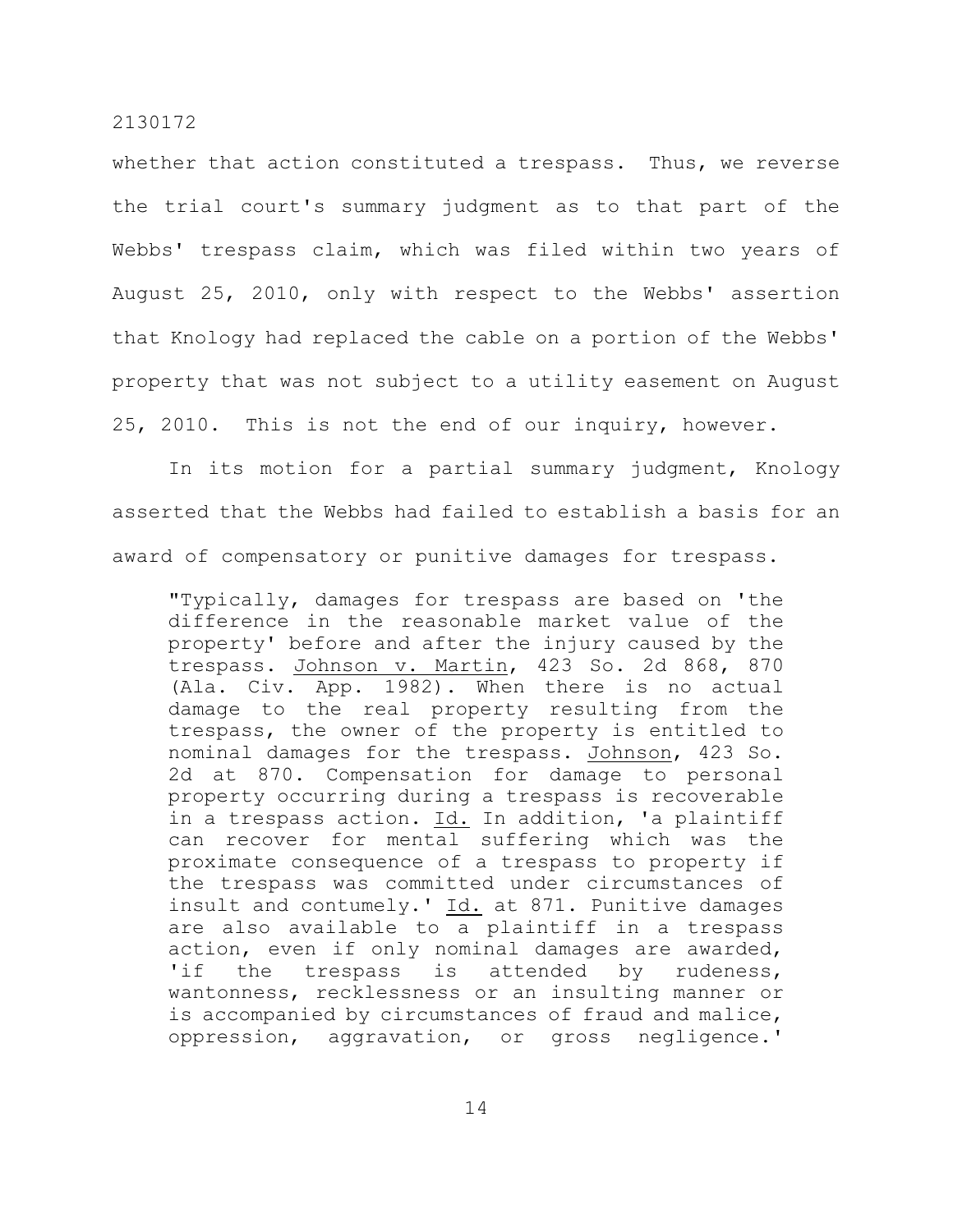Rushing[ v. Hooper-McDonald, Inc.], 293 Ala. [56] at 61, 300 So. 2d [94] at 98 [(1974)]."

Downs v. Lyles, 41 So. 3d 86, 92 (Ala. Civ. App. 2009).

The Webbs cite Jefferies v. Bush, 608 So. 2d 361, 363 (Ala. 1992), for their assertion that "[a] motion for partial summary judgment is the proper vehicle for challenging a claim of damages. ... only when the defendant has made a prima facie showing that there is a lack of evidence of entitlement to the damages claimed." The Webbs assert that Knology has offered no evidence to suggest that the Webbs have not incurred the damages claimed. We disagree. Knology submitted excerpts of Jeff's deposition testimony, in which Jeff stated that his driveway had not sustained any damage as a result of Knology's digging; that the equipment that had been used was located within the utility easement; that the machine allowed them to place the cable under the ground from the front of their property to the back of their property without digging up the side of their yard; that there had been no digging outside the utility easement; and that Knology had not ruined any foliage or bushes or damaged the Webbs' vehicles, mailbox, or driveway. Knology also submitted excerpts of Belinda's deposition testimony, in which Belinda testified that the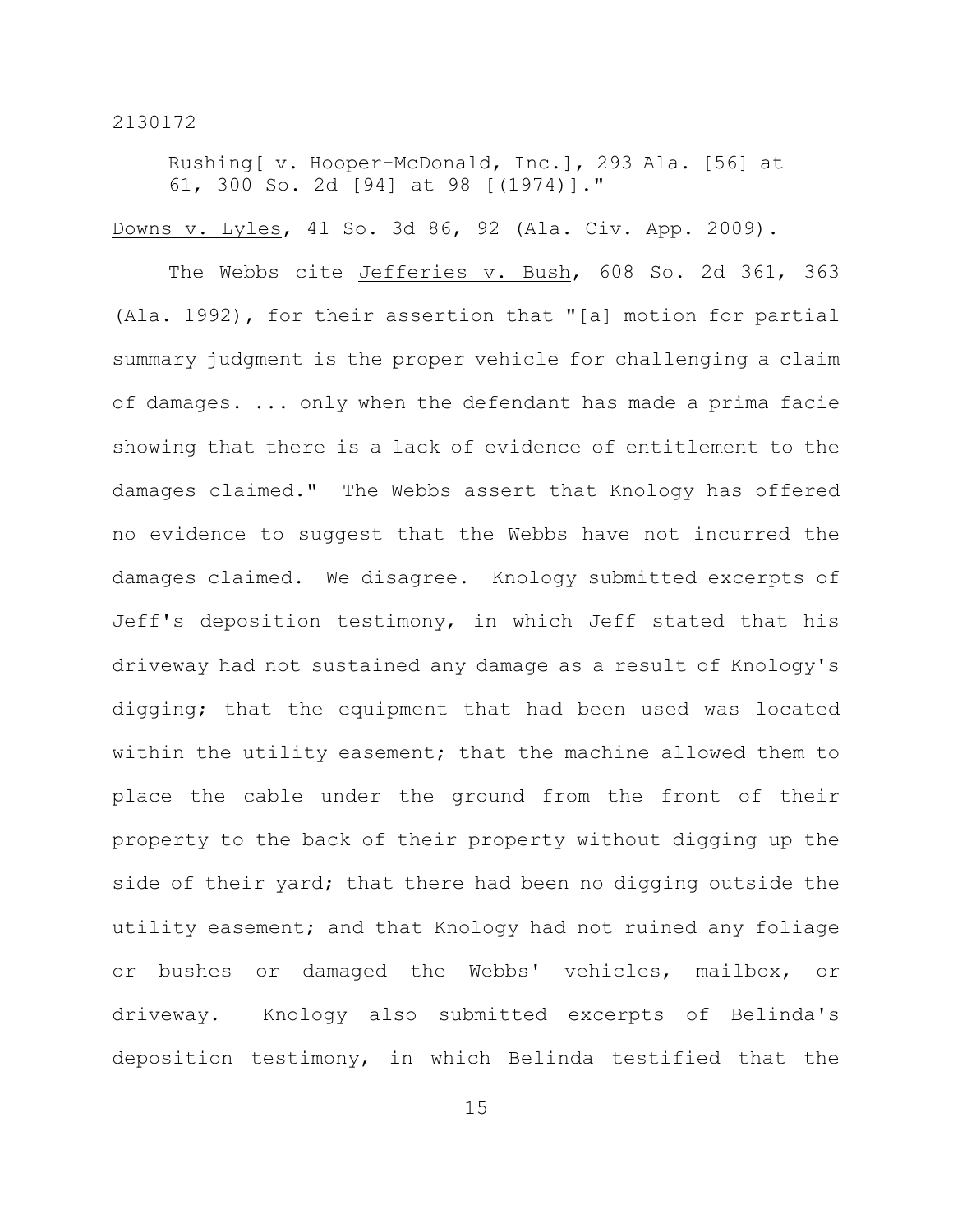Webbs had refinanced their property and that they had no information reflecting that their home was worth less than they had believed because of the presence of Knology's cable. The Webbs failed to present any evidence of actual damage to either their real or their personal property; thus, we affirm the summary judgment with regard to the Webbs' entitlement to compensatory damages for trespass. We note, however, in accordance with Downs, supra, that the Webbs may be entitled to nominal damages.

To the extent that the Webbs' argument on appeal that they are entitled to punitive damages or recovery for emotional distress is based on their assertions that Knology's representatives were rude and insulting toward the Webbs, we note that those assertions by the Webbs have been stricken, and, thus, we will not consider them. The Webbs also argue, however, that they are entitled to punitive damages because, they say, "the evidence supports a conclusion that Knology's trespass was wanton." "Wantonness in a trespass action is established by the mere knowledge on the part of the defendant of his invasion of the plaintiff's rights." Calvert & Marsh Coal Co. v. Pass, 393 So. 2d 955, 957 (Ala. 1980). In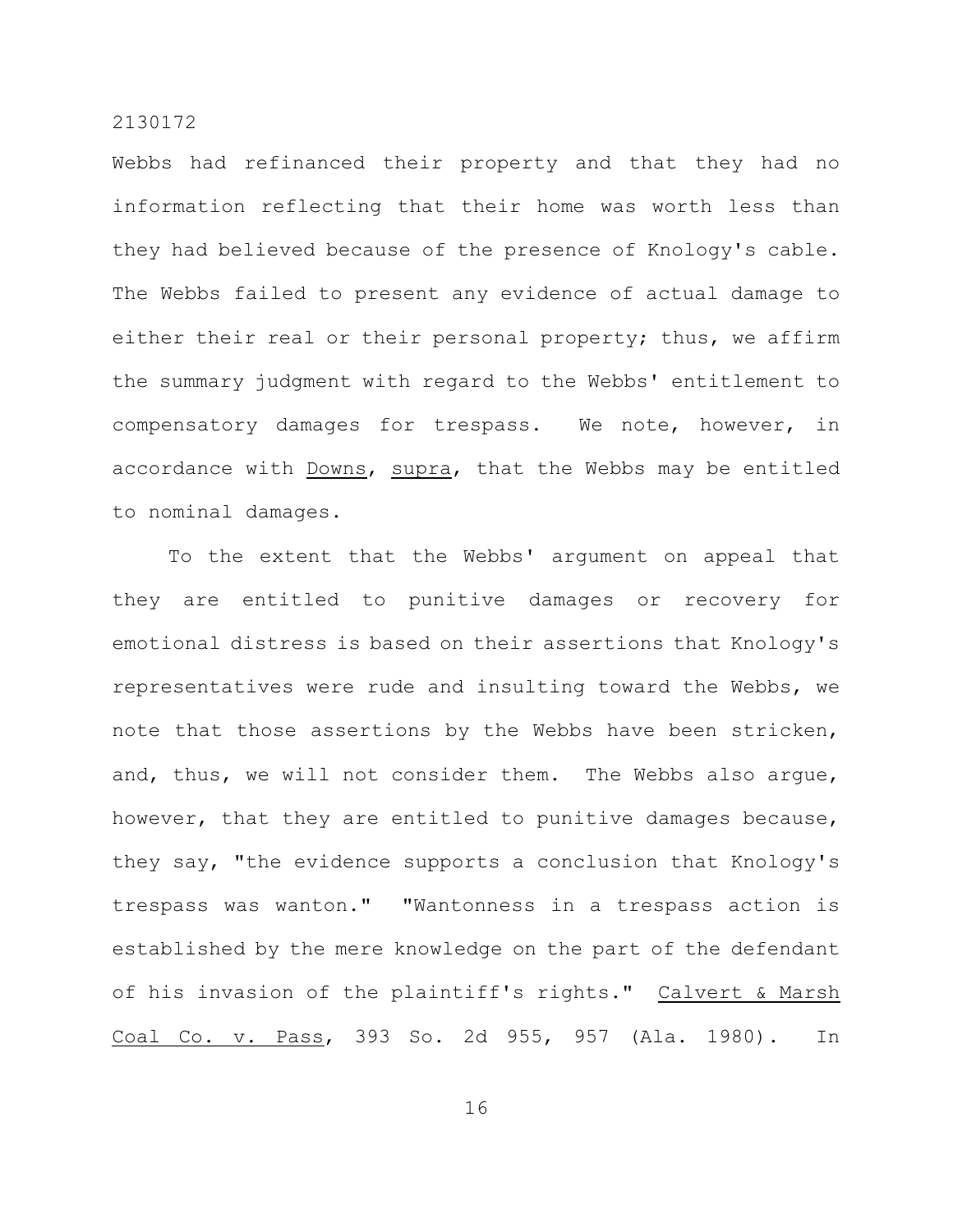Calvert, our supreme court determined that, after the plaintiffs in that case had notified the defendant that it was trespassing, "subsequent entries on the following days could be construed as wanton." Id.

In excerpts from Belinda's deposition testimony attached to Knology's motion for a partial summary judgment, Belinda testified that Mitch Parker, the supervisor who had allegedly entered their property, had given Belinda his business card "so that if anything had happened over the course of when they were out there feel free to call him." She stated that the Webbs had told the Knology representatives "that we felt they didn't have the right to be there in the beginning." She testified that they had waited to file a complaint because they had been gathering information and that Knology had not returned to their property. Jeff testified in his deposition that Knology representatives had come to their home to try to locate the break in the line earlier in August 2010. Knology submitted a transcript of Jeff's depositions that had been taken pursuant to the Webbs' charges of criminal trespass against Parker, Wilkerson, and Nelson that had been heard by the Montgomery Municipal Court. In those depositions, Jeff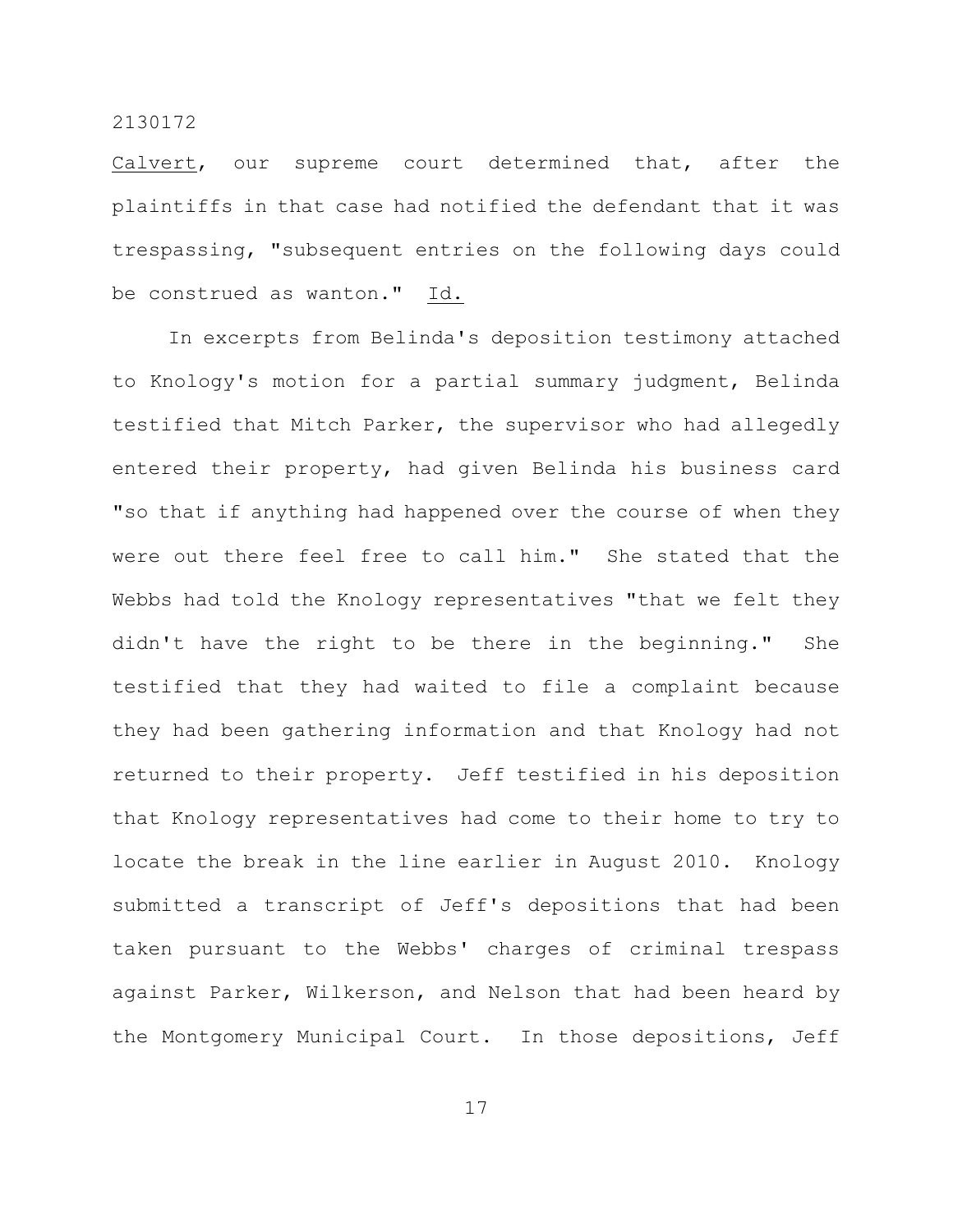stated that, on August 25, 2010, he had objected to the presence of Parker, Wilkerson, and Nelson on the property because he "was unsure about the easement." He stated that, afterwards, he and Belinda had taken additional measures to determine that there was not an easement running from the front to the back of the property. Knology also attached a letter dated May 22, 2012, from the Webbs' attorney that had been sent to Loescher. In that letter, the Webbs' attorney asserted that, at some time in August 2010 before August 25, 2010, several men from Knology had arrived on the Webbs' property and that, at that time, "the property owners informed all parties of their position regarding their property and Knology's ongoing trespass of that property." Reviewing the foregoing evidence in a light most favorable to the Webbs, as we must, see Dow, supra, we conclude that a genuine issue of material fact exists with regard to whether the Webbs had notified Knology before August 25, 2010, that it was trespassing such that the Webbs are entitled to punitive damages.

The Webbs last argue on appeal that the trial court erred in denying them injunctive relief. The Webbs fail, however,